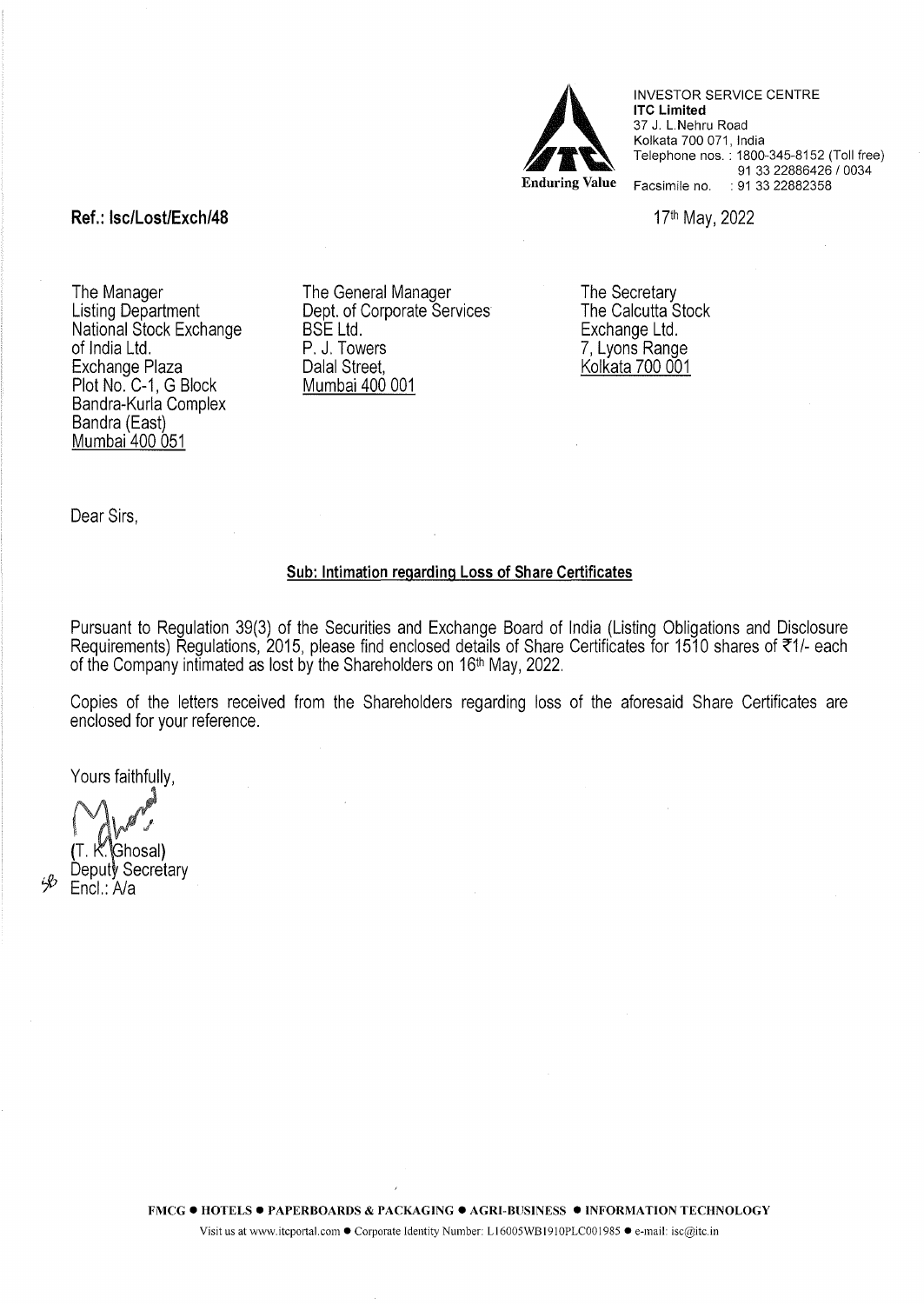| COMPANY NAME  | <b>ITC LIMITED</b>                    |
|---------------|---------------------------------------|
| <b>SOURCE</b> | <b>INVESTOR SERVICE CENTRE</b>        |
| LETTER REF NO | ISC/LOST/EXCH/48                      |
| LETTER DATE   | 17/05/2022                            |
| REMARKS       | SHARES REPORTED LOST/STOLEN/MISPLACED |
|               |                                       |

J.

| LEDGER FOLIO NO | <b>HOLDER NAME</b> | <b>CERTNO</b> | <b>DISTNO FROM</b> | <b>DISTNO TO</b> | <b>NO. OF SHARES</b> |
|-----------------|--------------------|---------------|--------------------|------------------|----------------------|
| 11/03296        | lVINOO KASHYAP     | 000024033     | 0000041197711l     | 0000041198710    | 00000000010001       |
| 11/03296        | IVINOO KASHYAP     | 0000902431    | 00025240278861     | 00025240283851   | 00000000005001       |
| 16/37374        | IRAIEEV M PANDIA   | 0002197791    | 00079673737041     | 00079673737101   | 00000000000071       |
| 16/37374        | IRAJEEV M PANDIA   | 0002540281    | 00080970265581     | 00080970265601   | 00000000000031       |

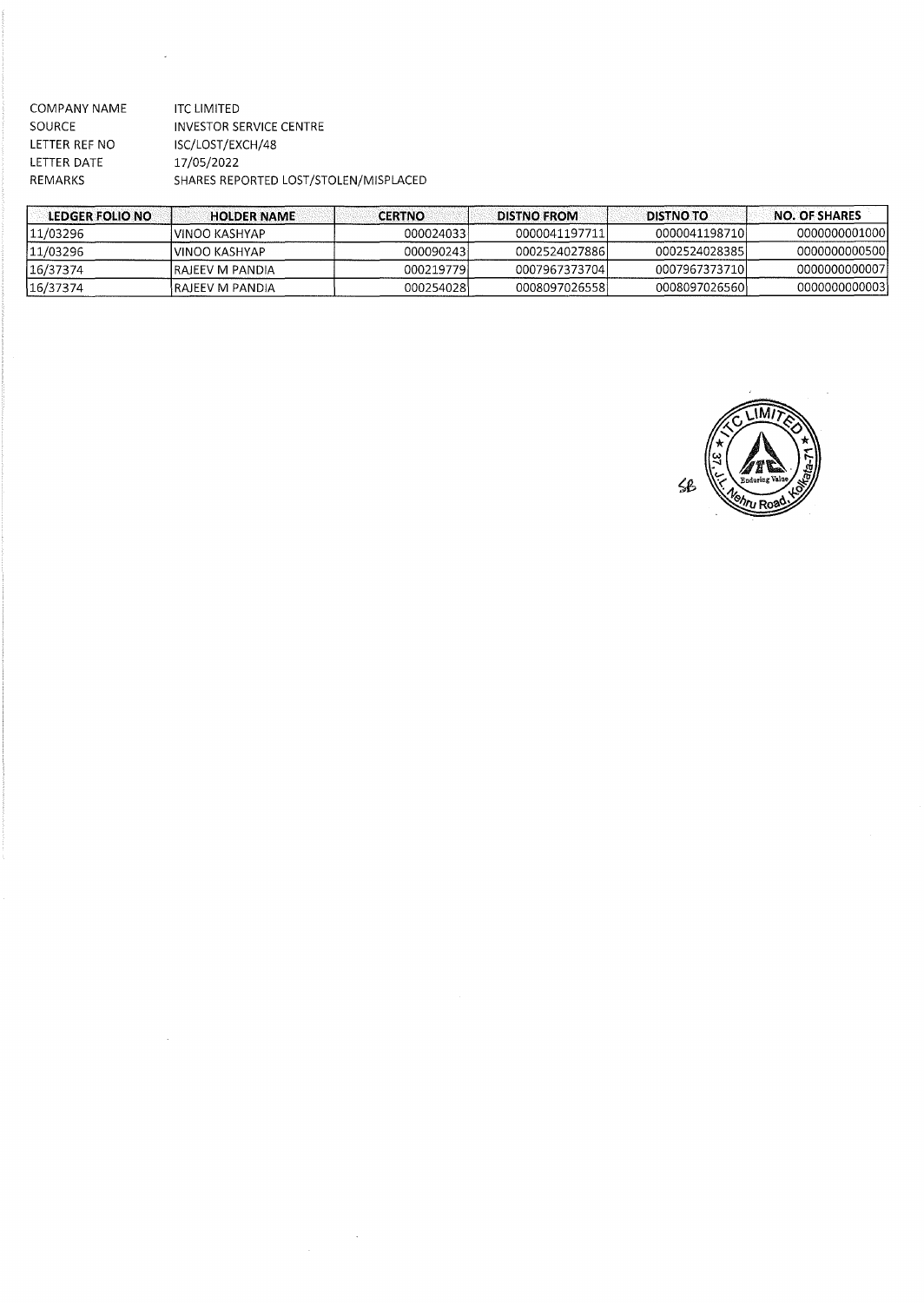### Letter of Authority

Rajeev M. Pandia 182, Bay View Wing, Wing A, Tanna Residency, 392, Veer Savarkar Marg, Opp. Siddhivinayak Temple, Prabhadevi, Mumbai - 400025

. To,

The Investor Service Centre, lTC Limited. Kolkata

# Company Name: Folio No: 16/37374 Subject: Request Letter cum Letter of Authority

Dear Sir/Madam,

I, Mr. Rajeev M. Pandia, hereby inform The Investor Service Centre, ITC Limited that my Share Certificate vide Folio No. 16/37374 containing 10 shares of ITC Limited, held jointly with my late father Mr. Mahendra N. Pandia are lost/ misplaced and could not be traced in spite of my best efforts. I request you to inform me and M/ s. MNB & CO LLP, Company Secretaries on the entire process for issue of duplicate share certificates and / or conversion of shares to Demat.

I, hereby jointly authorize Mr. Harshad Sadvelkar and Mr. Ashish Chavan, employees of MNB & CO LLP, to communicate with and submit documents to ITC Limited on my behalf for issue of duplicate share certificates and KYC and any incidental matters thereto.

I appreciate your assistance for the same. Thank you.



Rajeev M. Pandia